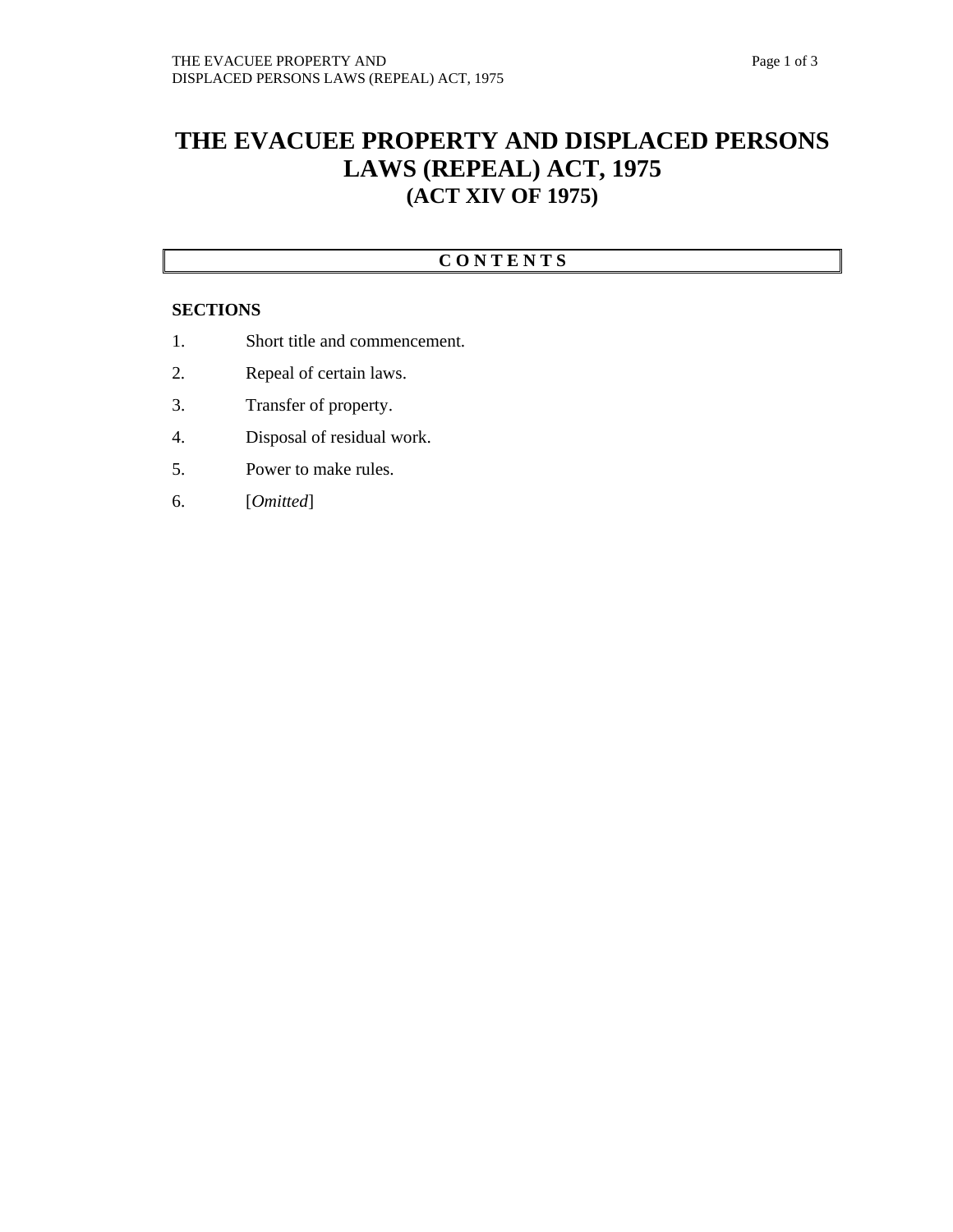## 1 **THE EVACUEE PROPERTY AND DISPLACED PERSONS LAWS (REPEAL) ACT, 1975 (ACT XIV OF 1975)**

 $[28<sup>th</sup> January, 1975]$ 

#### **An Act to repeal certain Laws relating to evacuee property and rehabilitation of displaced persons.**

Whereas it is expedient to repeal certain laws relating to evacuee property and the rehabilitation of the displaced persons:

It is hereby enacted as follows:-

**1.** Short title and commencement.- (1) This Act may be called the Evacuee Property and Displaced Persons Laws (Repeal) Act, 1975.

(2) It shall come into force at once and shall be deemed to have taken effect on the first day of July, 1974.

 **2. Repeal of certain laws.-** (1) The following Acts and Regulations are hereby repealed, namely:-

- (i) the Registration of Claims (Displaced Persons) Act, 1956 (III of 1956);
- (ii) the Pakistan Rehabilitation Act, 1956 (XLII of 1956);
- (iii) the Pakistan (Administration of Evacuee Property) Act, 1957 (XII of 1957);
- (iv) the Displaced Persons (Compensation and Rehabilitation) Act, 1958 (XXVIII of 1958);
- (v) the Displaced Persons (Land Settlement) Act, 1958 (XLVII of 1958);
- (vi) the Scrutiny of Claims (Evacuee Property) Regulation, 1961; and
- (vii) the Price of Evacuee Property and Public Dues (Recovery) Regulation, 1971.

 (2) Upon the repeal of the aforesaid Acts and Regulations, all proceedings which, immediately before such repeal, may be pending before the authorities appointed thereunder shall stand transferred for final disposal to such officers as may be notified by the Provincial Government in the official Gazette and all cases decided by the Supreme Court or a High Court after such repeal which would have been remanded to any such authority in the absence of such repeal shall be remanded to the officers notified as aforesaid.

 (3) Any proceedings transferred or remanded to an officer in pursuance of subsection (2) shall be disposed of by him in accordance with the provisions of the Act or Regulation hereby repealed to which the proceedings relate.

 (4) The final orders passed under sub-section (3) shall be executed by the Board of Revenue of the Province in accordance with the provisions of the Act or the Regulation hereby repealed to which the proceedings related.

**3. Transfer of property.-** (1) All properties, both urban or rural, including agricultural land, other than such properties attached to charitable, religious or educational trusts or institutions, whether occupied or un-occupied, which may be available for disposal immediately before the repeal of the aforesaid Acts and Regulations or which may become available for disposal after such repeal as a result of a final order passed under sub-section (3) of Section 2, shall stand transferred to the Provincial Government, on payment of such price as may be fixed by the Federal Government in consultation with the Provincial Government, for disposal-